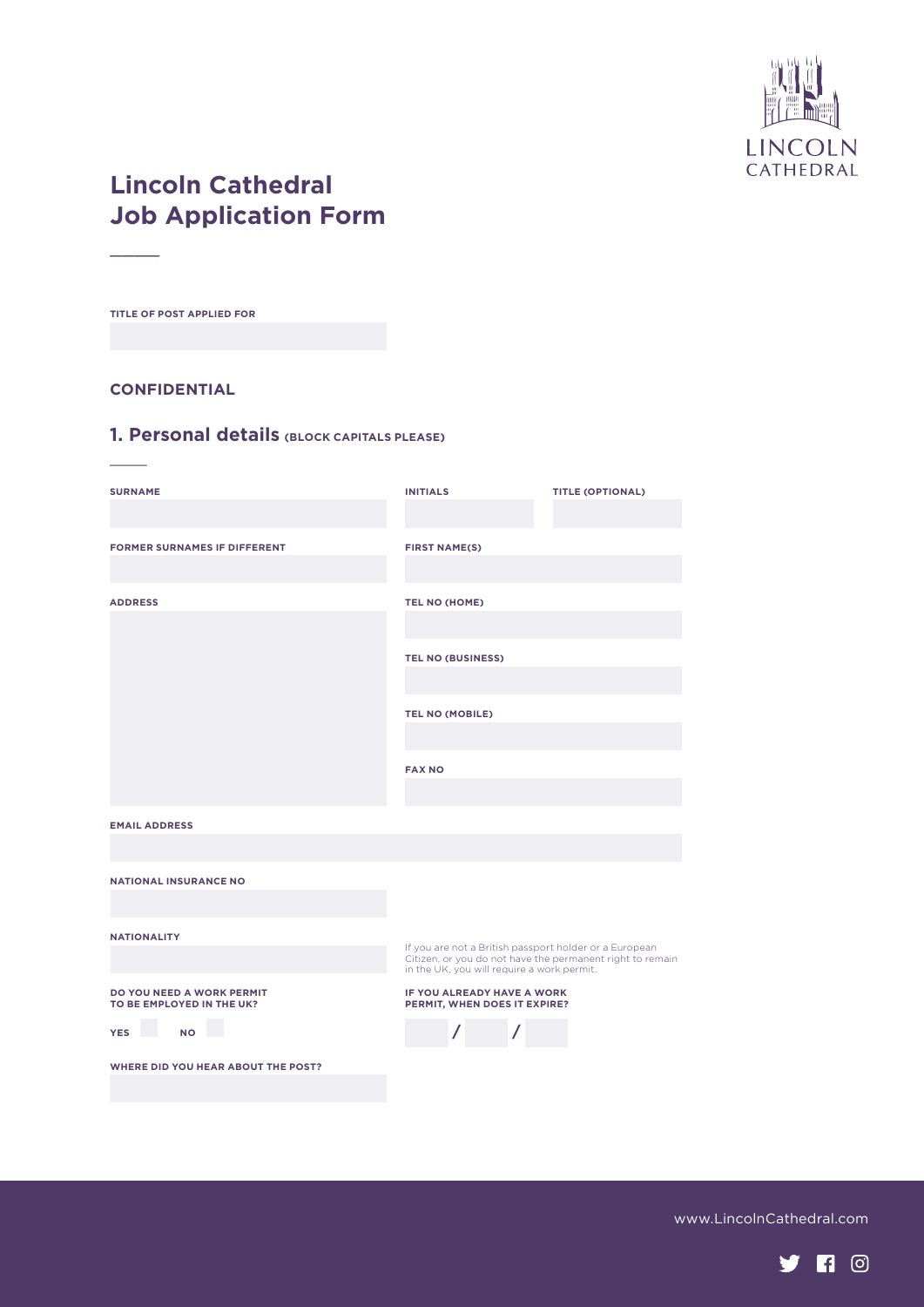

## **2. Education and professional qualifications**

 $\overline{\phantom{a}}$ 

(Original documents as proof of qualification will be required before employment is confirmed)

| <b>SECONDARY SCHOOL /</b><br>COLLEGE / UNIVERSITY FROM | <b>DATES</b> | <b>TO</b> | <b>EXAMINATIONS TAKEN DATE</b> | <b>RESULT</b> |
|--------------------------------------------------------|--------------|-----------|--------------------------------|---------------|
|                                                        |              |           |                                |               |
|                                                        |              |           |                                |               |
|                                                        |              |           |                                |               |
|                                                        |              |           |                                |               |
|                                                        |              |           |                                |               |
|                                                        |              |           |                                |               |
|                                                        |              |           |                                |               |
|                                                        |              |           |                                |               |
|                                                        |              |           |                                |               |
|                                                        |              |           |                                |               |
|                                                        |              |           |                                |               |
|                                                        |              |           |                                |               |
|                                                        |              |           |                                |               |

**PROFESSIONAL QUALIFICATIONS CURRENTLY HELD: HOW OBTAINED, GRADE AND DATE** 

**OTHER RELEVANT EDUCATIONAL OR TRAINING COURSES, WITH DATES**

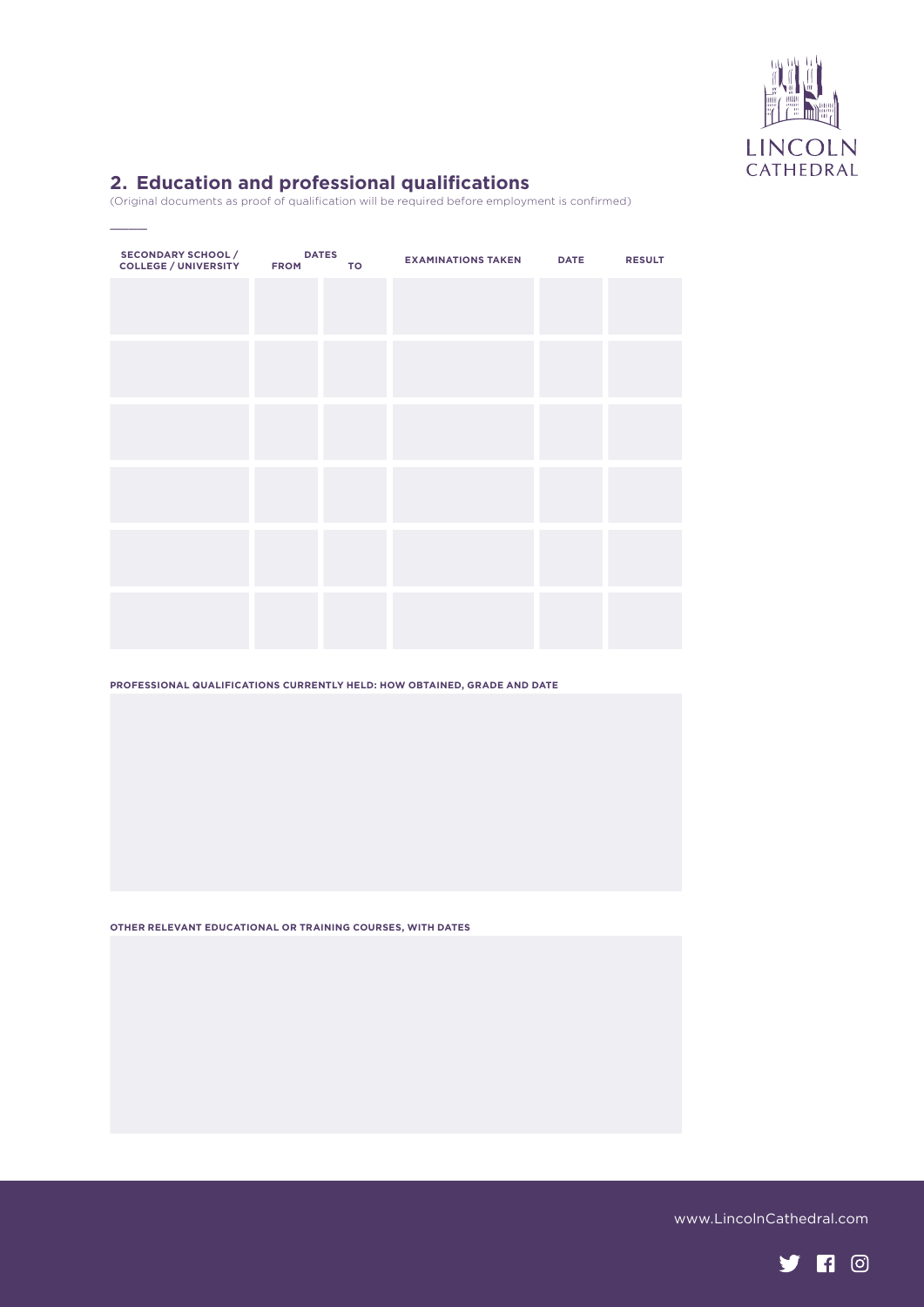

#### **3. Present post**

 $\overline{\phantom{a}}$ 

| <b>TITLE OF POST</b>    | <b>SALARY/GRADE</b>         |
|-------------------------|-----------------------------|
|                         |                             |
| <b>NAME OF EMPLOYER</b> | <b>BUSINESS OF EMPLOYER</b> |
|                         |                             |
| <b>ADDRESS</b>          | <b>DATE COMMENCED</b>       |
|                         |                             |
|                         | DATE ENDED (IF APPLICABLE)  |
|                         |                             |
|                         |                             |
|                         |                             |
|                         |                             |

**PLEASE OUTLINE YOUR RESPONSIBILITIES, TO WHOM YOU ARE RESPONSIBLE AND STAFF RESPONSIBLE TO YOU (IF APPLICABLE)**

**REASON FOR LEAVING OR WISHING TO LEAVE**

**PERIOD OF NOTICE REQUIRED TO TERMINATE PRESENT EMPLOYMENT**

**PLEASE NOTIFY US OF ANY DATES YOU ARE NOT AVAILABLE FOR INTERVIEW**

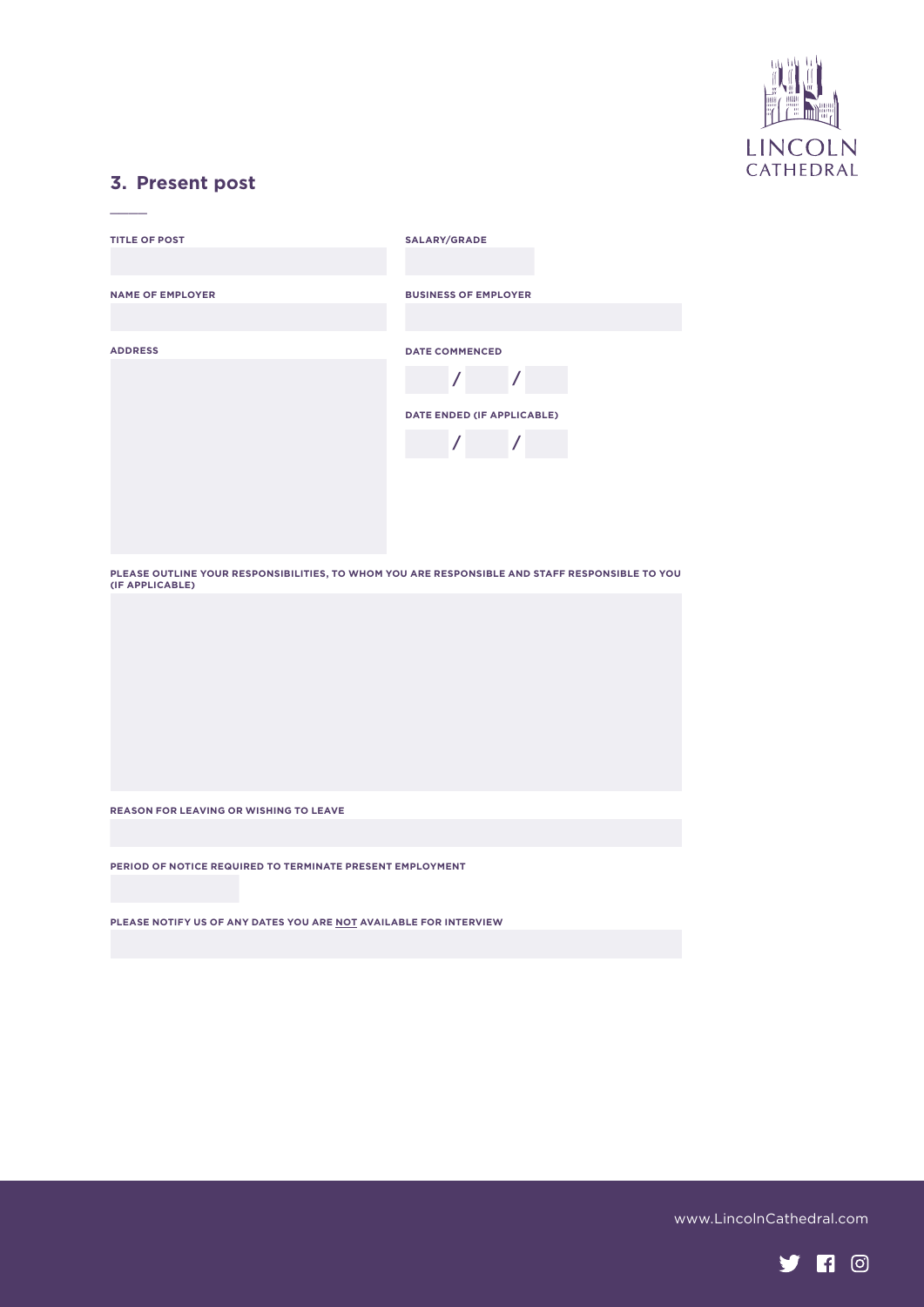

#### **4. Previous employment**

 $\overline{\phantom{a}}$ 

(Please use continuation sheet if necessary)

| NAME AND ADDRESS OF EMPLOYER(S) POSITION HELD DATES TO AND FROM REASON FOR LEAVING |  |  |
|------------------------------------------------------------------------------------|--|--|
|                                                                                    |  |  |
|                                                                                    |  |  |
|                                                                                    |  |  |
|                                                                                    |  |  |
|                                                                                    |  |  |
|                                                                                    |  |  |
|                                                                                    |  |  |
|                                                                                    |  |  |
|                                                                                    |  |  |
|                                                                                    |  |  |
|                                                                                    |  |  |
|                                                                                    |  |  |
|                                                                                    |  |  |
|                                                                                    |  |  |
|                                                                                    |  |  |
|                                                                                    |  |  |
|                                                                                    |  |  |
|                                                                                    |  |  |

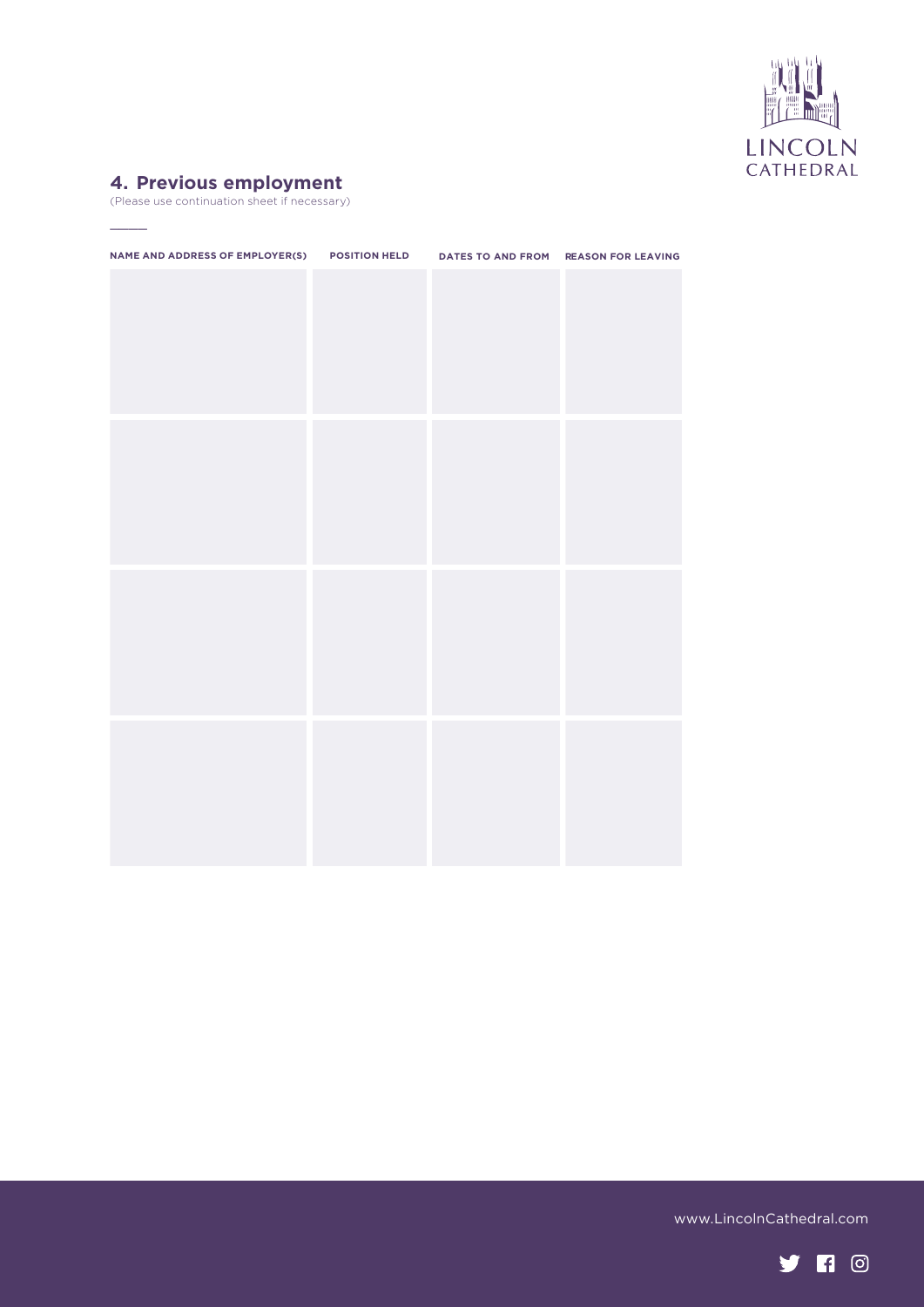

## **5. Relevant skills, abilities, knowledge, experience and your reasons for applying for this post**

(Please use continuation sheet if necessary)

 $\overline{\phantom{a}}$ 

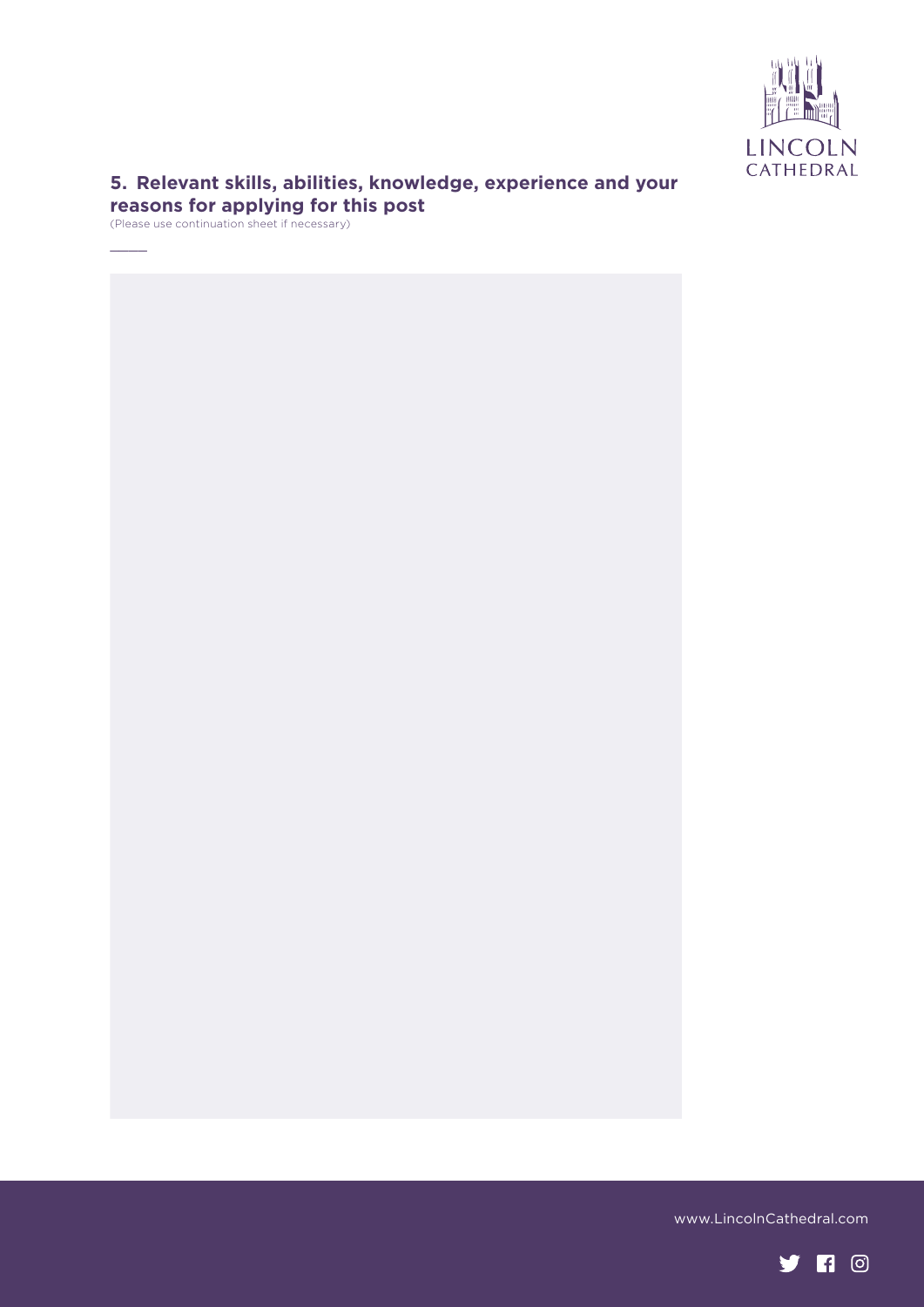

## **6. Other information**

 $\overline{\phantom{a}}$ 

**WHAT ACTIVITIES OUTSIDE WORK INTEREST YOU? (STATE ANY POSITIONS HELD YOU CONSIDER RELEVANT)**

**IF SELECTED FOR INTERVIEW, DO YOU REQUIRE ANY SPECIAL ARRANGEMENTS TO BE MADE ON ACCOUNT OF A DISABILITY?** 

| <b>YES</b> | <b>NO</b> |
|------------|-----------|

IF "YES", PLEASE GIVE BRIEF DETAILS OF THE<br>EFFECTS OF YOUR DISABILITY ON YOUR DAY-TO-DAY<br>ACTIVITIES, AND ANY OTHER INFORMATION THAT<br>YOU FEEL WOULD HELP US TO ACCOMMODATE YOUR<br>NEEDS DURING YOUR INTERVIEW AND FULFIL OUR<br>OBLI

#### **Disabilities Rehabilitation of Offenders Act 1974 (Exceptions) Order 1975**

**HAVE YOU ANY CONVICTIONS THAT ARE NOT SPENT UNDER REHABILITATION OF OFFENDERS ACT?** 



**IF "YES", PLEASE PROVIDE FURTHER DETAILS** 



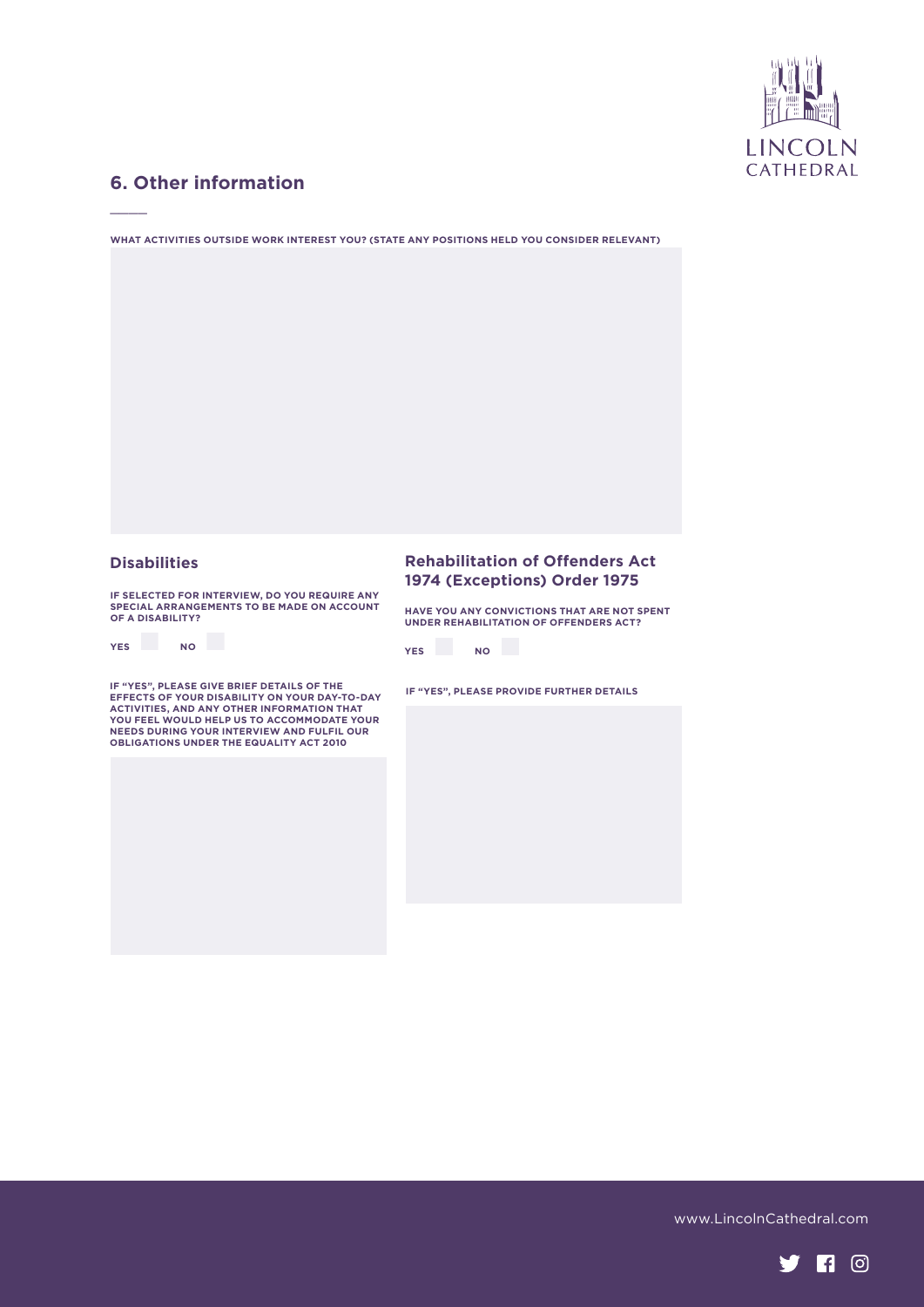

## **7. References**

#### **Referee 1**

 $\frac{1}{2}$ 

| TITLE (MR, MRS ETC.)                                                      | <b>ADDRESS</b> |
|---------------------------------------------------------------------------|----------------|
|                                                                           |                |
| <b>FULL NAME</b>                                                          |                |
|                                                                           |                |
| <b>JOB TITLE</b>                                                          |                |
|                                                                           |                |
| <b>ORGANISATION</b>                                                       |                |
|                                                                           |                |
| <b>TEL NO</b>                                                             | <b>FAX NO</b>  |
|                                                                           |                |
| <b>EMAIL ADDRESS</b>                                                      |                |
|                                                                           |                |
| PLEASE STATE IF WE MAY OBTAIN THIS<br><b>REFERENCE PRIOR TO INTERVIEW</b> |                |
| <b>YES</b><br><b>NO</b>                                                   |                |
| <b>Referee 2</b>                                                          |                |

| TITLE (MR, MRS ETC.)                                                      | <b>ADDRESS</b> |
|---------------------------------------------------------------------------|----------------|
|                                                                           |                |
| <b>FULL NAME</b>                                                          |                |
|                                                                           |                |
| <b>JOB TITLE</b>                                                          |                |
|                                                                           |                |
| <b>ORGANISATION</b>                                                       |                |
|                                                                           |                |
| <b>TEL NO</b>                                                             | <b>FAX NO</b>  |
|                                                                           |                |
| <b>EMAIL ADDRESS</b>                                                      |                |
|                                                                           |                |
| PLEASE STATE IF WE MAY OBTAIN THIS<br><b>REFERENCE PRIOR TO INTERVIEW</b> |                |
| <b>YES</b><br><b>NO</b>                                                   |                |